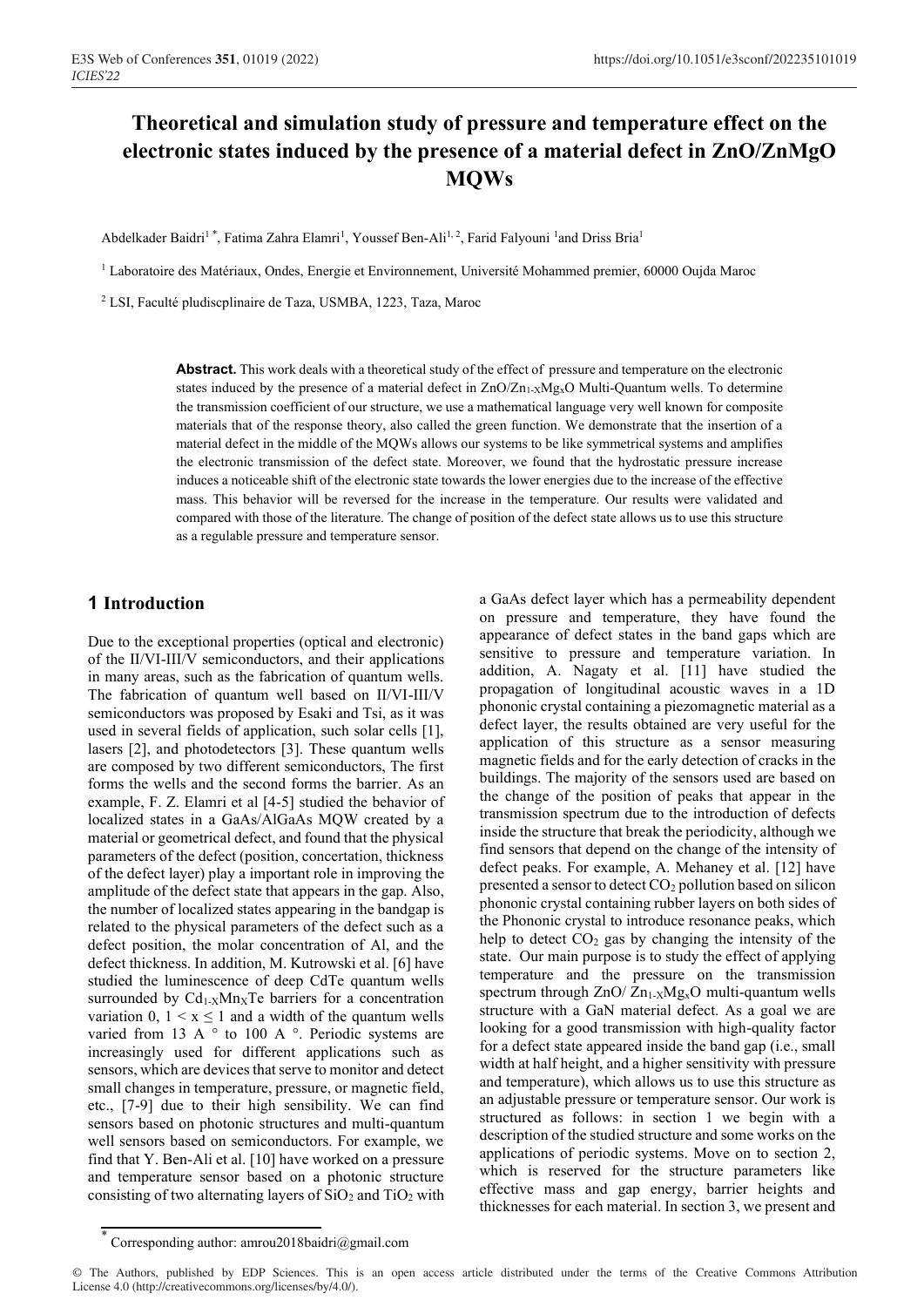discuss the obtained results. Finally, we end this work with a conclusion.

### **2 Theoretical Statel**

The mathematical language we use in this article is that of the response theory, also called the green function, which is used to determine the physical properties of the structure. In our work, we are interested in the transmission coefficient. The general approach of this method is to determine the transmission coefficient from the resolution of the following set of equations [4]:

The cleavage operator  $\overline{V}(M_P, M_P)$  is written as follows:

$$
\overline{V}(M_p, M_p) = \overline{d}^{-1}(M_n, M_n) - \overline{g}^{-1}(M_n, M_n)
$$
 (1)

The interface response operator  $\overrightarrow{A}(M_p, M_p)$  is written as follows:

$$
\widetilde{A}(M_p, M_p) = \sum_{M_s} \widetilde{V}(M_p, M_p) \cdot \widetilde{g}(M_p, M_p)
$$
 (2)

The operator  $\Delta(M_p, M_p)$  is written as follows:

$$
\widetilde{\Delta}(M_p, M_p) = I + \widetilde{A}(M_p, M_p)
$$
\n(3)

The Green function of the interface  $\overline{d}(M_0, M_0)$ :

$$
\vec{d}(M_0, M_0) = \vec{g}(M_0, M_0) \vec{\Delta}^{-1}(M_0, M_0)
$$
 (4)

The structure parameters such the thickness of layers can be modified by the applied pressure on the structure

$$
d(P) = d_0(1 - (S_{11} + 2S_{12})P)
$$
 (5)

The thickness represents the initial thickness at  $P= 0$ Kbar, are the elastic constates  $S_{11}$  and  $S_{12}$  are calculated using C<sub>11</sub>=209, 209+89.x, 390 (×10 Kbar) and C<sub>12</sub>= 120, 120-24.x,145 ( $\times$ 10 Kbar) respectively for ZnO, Zn<sub>1-X</sub>Mg<sub>x</sub>O and GaN [13-14].

The pressure also modifies the effective masses. For

both the ZnO and GaN wells, the expression is [15]:

$$
\frac{m_0}{m_e^*} = 1 + \frac{E_P((Eg(P,T) + \frac{2}{3}\Delta_0)}{(Eg(P,T)((Eg(P,T) + \Delta_0))} + 2F
$$
(6)

Where,  $m_0$  is the mass of free electrons, Ep is the Kane energy, for ZnO Ep=28.2 eV, 14 eV for GaN [16], [14],  $\Delta_0$ =0.013 eV for ZnO and 0.014 eV for GaN is the spinorbit fractionation [13], [14], F is the Kane variable for the ZnO  $-2.51$  and for GaN, it's equal to zero. Eg  $(P, T)$  is the gap energy of ZnO and GaN. The expression of  $E<sub>g</sub>$  (P, T) is [17], [18]:

Eg (P, T) = Eg (0.0) + 
$$
\alpha
$$
 P -  $\beta P^2$  -  $\frac{\gamma T^2}{(T+\delta)}$  (7)

Where Eg  $(0.0)$  represents the gap energy at P= 0 Kbar and  $T= 0$  K, for the ZnO 3.44 eV and GaN 3.47 eV. For the ZnO and GaN respectively the coefficient  $\alpha$  is equal to 0.0024 eV/Kbar and 0.0042 eV/Kbar. In addition, the coefficient β is equal for both materials to  $0.2810^{-5}$ eV/Kbar<sup>2</sup>, 1.82810<sup>-5</sup> eV/Kbar<sup>2</sup>. And the temperature coefficient γ, δ of ZnO and GaN, were taken from Ref [18-19].

The effective mass of ZnMgO [13]**:** 

$$
m_e^*(Zn_{1-x}Mg_xO) = m_e^*(ZnO) + 0.05. x.m_0 \qquad (8)
$$

Where x is the concentration of Mg in the barrier layer.

### **3. Results and discussions**

Initially, we consider a periodic perfect  $ZnO/Zn_1.XMg_xO$ multi-quantum wells of type I limited by two substrates of the same type ZnO [20] containing 10 cells. The thicknesses of the wells and barrier are respectively equal  $d_1 = d_2 = 40A^\circ$ . In the structure of  $ZnO/Zn_{1-X}$  Mg<sub>x</sub>O, the concentration of Magnesium must be x≤0.35 [21] for it to crystallize into the wurtzite structure since this phase is thermodynamically more stable than the cubic phase. For this purpose, we set the magnesium concentration value to 0.25.



**Fig. 1.** Energetic profile of a MQWs constituting of 10 periods,  $ZnO/Zn_1 \times Mg<sub>x</sub>O$  (x = 0.25) with thicknesses equal d<sub>1</sub>=d<sub>2</sub>= 40A°.

In Fig 2-a, we plot the dispersion relation (KD) as function energy. We observe black branches due to electronic states inside the allowed bands. (Fig.2-b) We also observe that around 230 meV, there is a very narrow allowed band



(Fig.2-b). This is because its transmission is very small and is of 10-3 . Normally, there is another allowed band around 59meV due to the tunneling effect, which has a lower transmission of the order of  $10^{-5}$ . Furthermore, we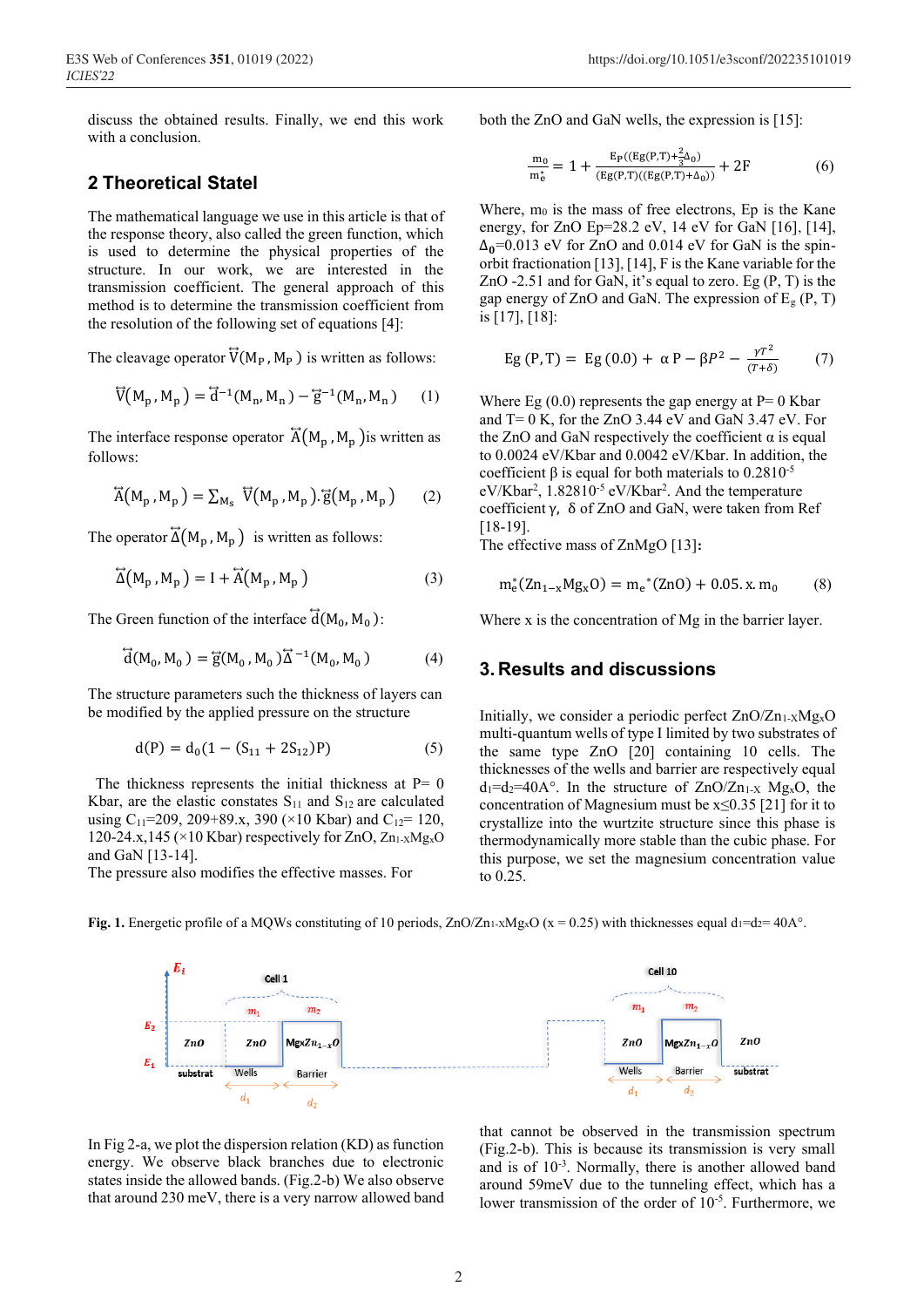determine that no electrons can cross the barrier for [0meV, 59meV] because the barrier's potential energy is higher than that of the incident electrons. Also, we observe in Fig.2-b that bands gaps are separated by the allowed bands. Within these bands, the electrons cannot propagate.



**Fig 2.** (a)Dispersion curve. (b) Transmission spectrum for a perfect finite structure.

To clarify the behavior of the band structures, we will begin by studying the effect of temperature and pressure on our perfect structure,  $ZnO/Zn_{1-X}Mg_{x}O$ . In fig. 3-a, we examine the effect of pressure on the transmission spectrum at a fixed temperature of 300K for different pressure values  $P= 0$  Kbar (black),  $P= 5$  Kbar (red),  $P=10$ Kbar (blue). We can notice that the permissible bands shift towards the lower energies when the pressure increases, which is similar to the results found in [22]. According to these results, we can also notice that for a pressure range between [0 Kbar-10 Kbar], the shift of the transmission spectrum has a little variation with the pressure, and whenever we make a variation of 5 kbar, the pass bands move about 2 mev towards the lower energies. In fig.3-b, we evaluate the impact of the temperature variation from  $[0 K-300 K]$  on the transmission spectrum for a fixed pressure of 0 Kbar. We notice that the temperature increase induces a noticeable shift of the

bands towards higher energies, contrary to the variation of the pressure. In Fig 4-a, b, we examine the effect of pressure and temperature on the effective mass of ZnO and ZnMgO. We can determine that the pressure and effective mass are proportional, which implies that increasing the pressure induces a decrease in electron mobility in our structure, which prevents the allowed bands from moving to low energies upon increasing the pressure.

On the other hand, we also notice that the impact of temperature on the effective mass is reversed compared to pressure. This allows us to conclude that the temperature and the effective mass are inversely proportional, so the increase in temperature induces an increase in the mobility of electrons. These external perturbation effects allow us to adjust or control the movement of the bands to higher or lower energies.

**Fig 3**. (a) Electron transmission spectrum for varied pressure values [0 Kbar-10 Kbar] at T = 300 K. (b) For varied temperature values  $[0 K-300 K]$  at P = 0 Kbar.

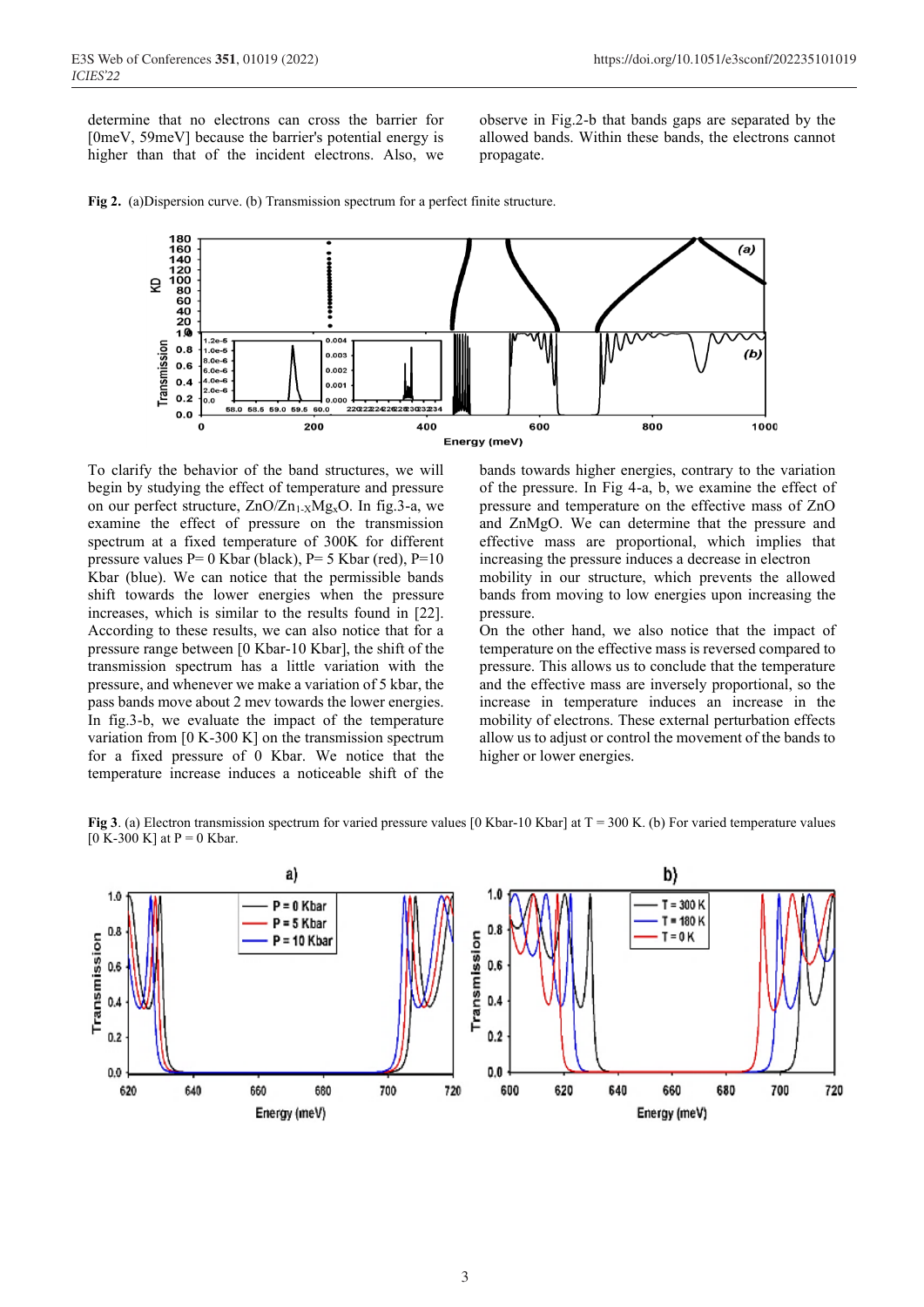In the second part, we considered multi-quantum wells describes the structure used in our study. The parameters state with transmission about 0.58, closer to the passband. narrow peak around an energy of 670 meV with a transmission equal to 0.96 in the energy interval [610 of pressure and temperature on the defect states that appear in Fig.6 to determine our structure's sensitivity particularly interested in the peak in the [610 meV-715

other hand, we plotted the transmission spectrum (Fig.7 b) as a function of the incident electrons energy (0 Kbar, 5 Kbar, and 10 Kbar) for various pressures. This helps us to determine the quality for transmission peak, with Q is the ration of the central energy of the peak and the maximum width at half-maximum of the energy. The electronic state moves towards lower energies while the quality factor Q increase as a function of the increasing pressure, shown in Table 1. In contrast to the results obtained in Fig 7, we have now fixed the pressure at 0 Kbar while varying the temperature between 0 and 300K. We find that as the temperature increases, the defect state shifts to higher energies (Fig.8-a) because of the increase in electron mobility. Thus, we plotted the transmittance spectrum for different temperature values in order to define the sensitivity of the electronic state while varying temperature (Fig.8-b). For temperatures below 20 K, the states are superimposed on each other, but if we increase the step to 20 K, we can notice distinct defect states. We can conclude that for a temperature variation of  $T = 20$  K, our structure will detect a significant change in the central energy of the defect states. Furthermore, the quality factor Q of the defect state can be determined from the representation of the electronic transmission spectrum (Fig.8-b), which allows us to conclude that the quality factor of the electronic state decreases, with a shift to higher energies as shown in Table 2.

 $0.244$ <br> $0.242$ 

 $0.240$ <br> $0.238$ 

0.236<br>0.236<br>0.234<br>0.232

 $0.230$ <br> $0.228$ 

Effective mass



 $(a)$ 

10

 $\widetilde{\mathbf{2}}$ 





Fig. 5. MQWs structure with a material defect GaN in the middle  $(J_{\text{def}}= 5)$ , the whole structure is sandwiched between two substrates

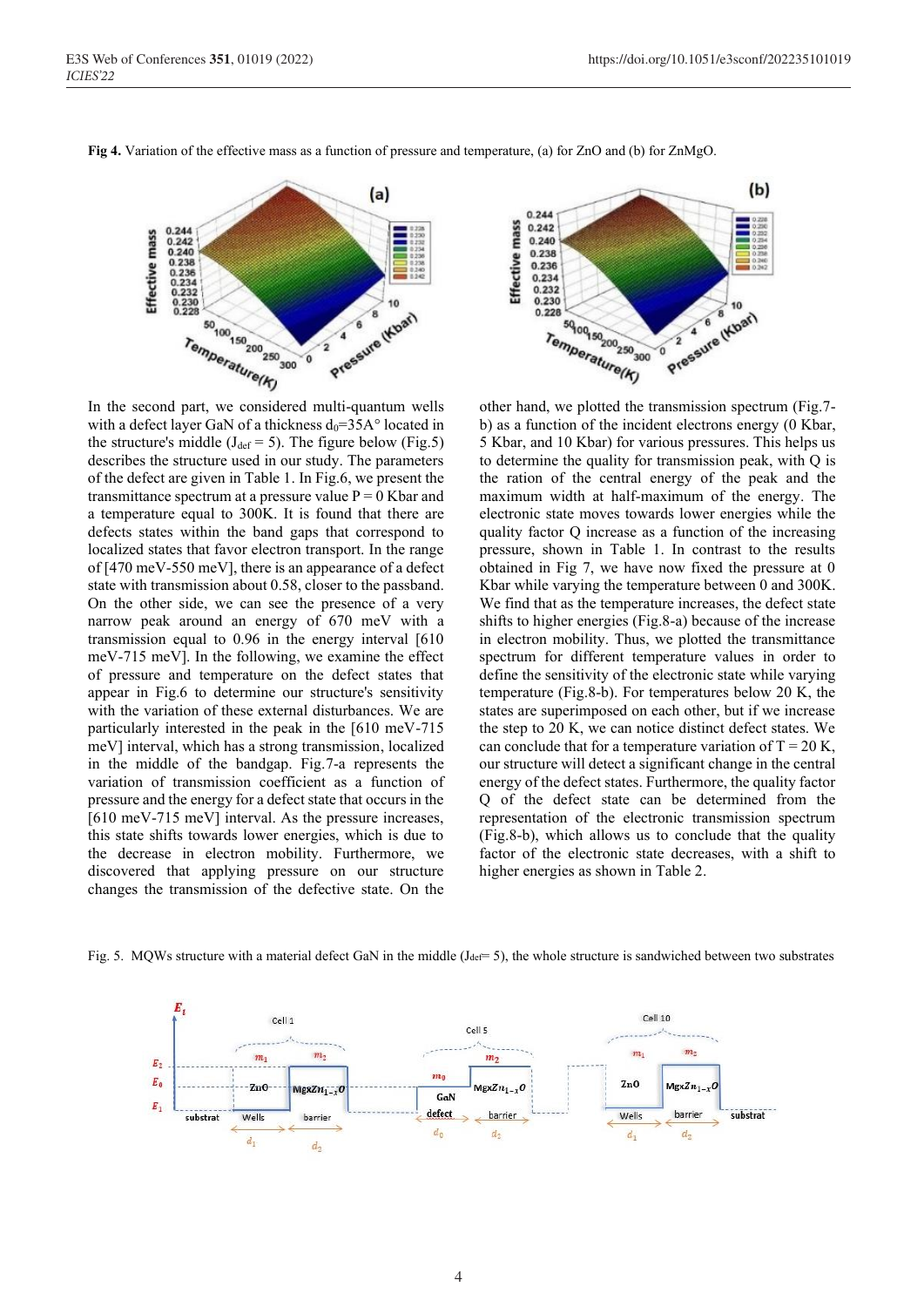**Fig 6**: Transmission spectrum versus energy for an MQWs with a defective layer



**Fig 7**: (a) Transmission spectrum of hydrostatic pressure and energy. (b)Transmission spectrum versus energy for an MQWs with a defective layer for varied pressure values [0 Kbar-10 Kbar] at  $T = 300$  K.



Table 1: Quality factor for pressure interval of [0 Kbar- 10 Kbar].

| Pressure              | 0 Kbar  | 5 Kbar  | 10 Kbar |
|-----------------------|---------|---------|---------|
| <b>Quality Factor</b> | 3042.68 | 3342.64 | 4172.56 |

**Fig 8**: (a) Transmission spectrum of the temperature and the energy. (b) Transmission spectrum versus the energy for an MQWs with a defective layer for different temperature values.



**Table 2:** Quality factor for temperature interval of [220 K- 300 K].

| Temperature | 220 K | 240 K            | 260 K                                            | 280 K | 300 K |
|-------------|-------|------------------|--------------------------------------------------|-------|-------|
| Quality     |       | 4154.56 3740.241 | $\vert$ 3704.788 $\vert$ 3514.57 $\vert$ 3042.68 |       |       |
| Factor      |       |                  |                                                  |       |       |